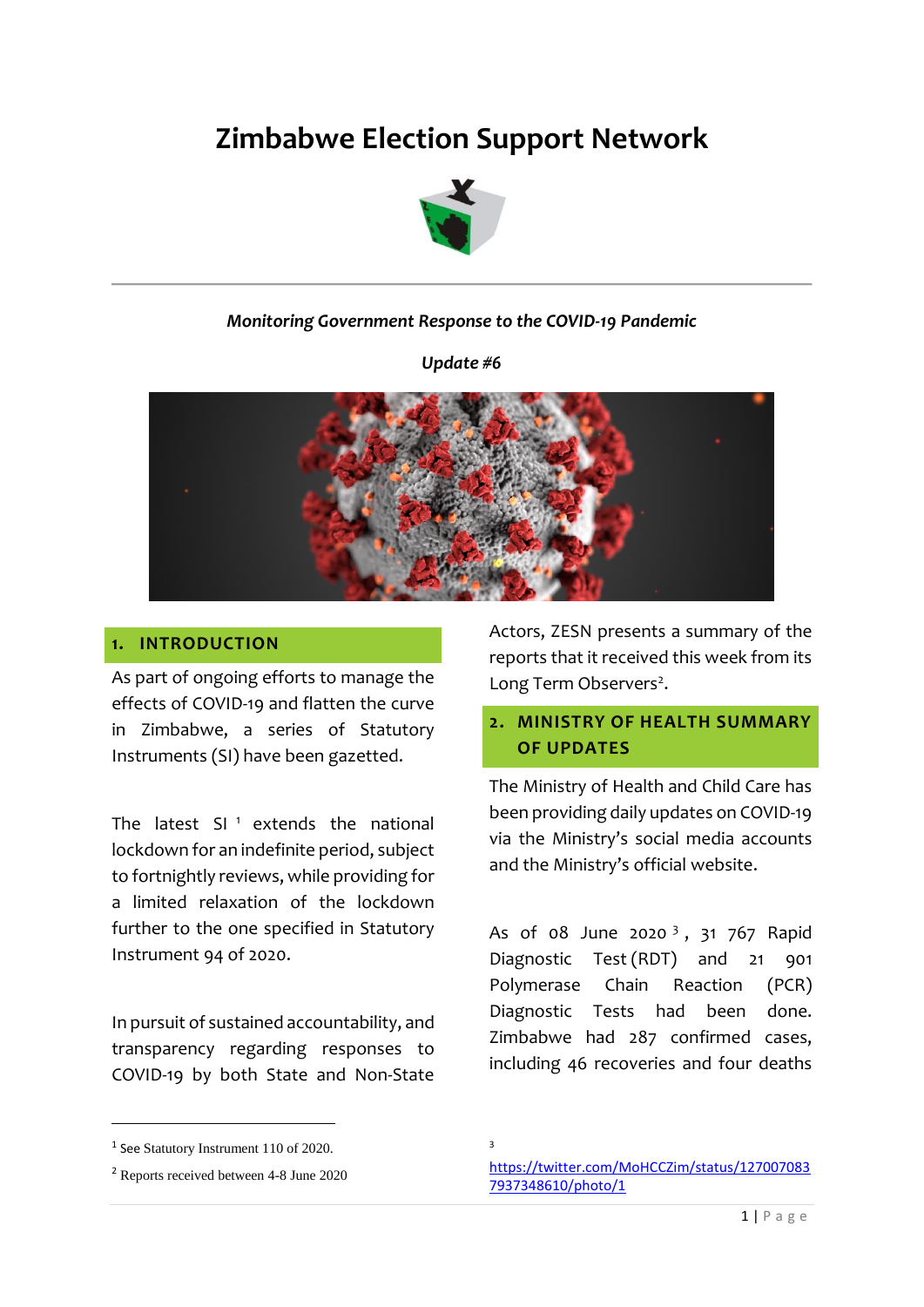since the onset of the outbreak of the virus on 20 March 2020.

#### **3. SUMMARY OF FINDINGS**

This update is informed by reports from ZESN's Long Term Observers resident in the 210 National Assembly Constituencies. A summary of the issues raised by the observer reports are highlighted below:

**3.1 LIVELIHOOD ISSUES** 



Report of demolition of illegal structures by municipalities were received from Chipinge central where makeshift Church structures and informal traders' structures were demolished this week.

In Mutare Central, the biggest vegetable markets known as the Sakubva market and green market remained closed, forcing farmers to sell their wares in alleys, backyards and conducting car boot sales.

The timing of the demolitions give an impression that Municipal Authorities are taking advance of the lockdown to enforce Urban Council planning laws, at a time when citizens are likely to offer the

least objections, owing the restriction on freedom of movements ushered in by the lockdown. The timing of the demolitions is however regrettable as it is being done at time when those who trade in the informal sector have already suffered huge erosion of their savings and thus are more vulnerable now than before the lockdown.

The cost of living continues to escalate, LTOs have reported the general increase in the price of basic commodities such as sugar, cooking oil, mealie meal among others. Those relying on public transport have also been affected by the withdrawal of ZUPCO buses from plying certain routes like the Nkayi South-Bulawayo route, and the Kwekwe- Gweru route.

In times were people's income have been eroded, access to affordable health care becomes more challenging because of persistent drug shortages reported at some health centres such a report was made in Gutu East. Previous reports have provided more examples that demonstrate that drug shortages at public health institutions is common.

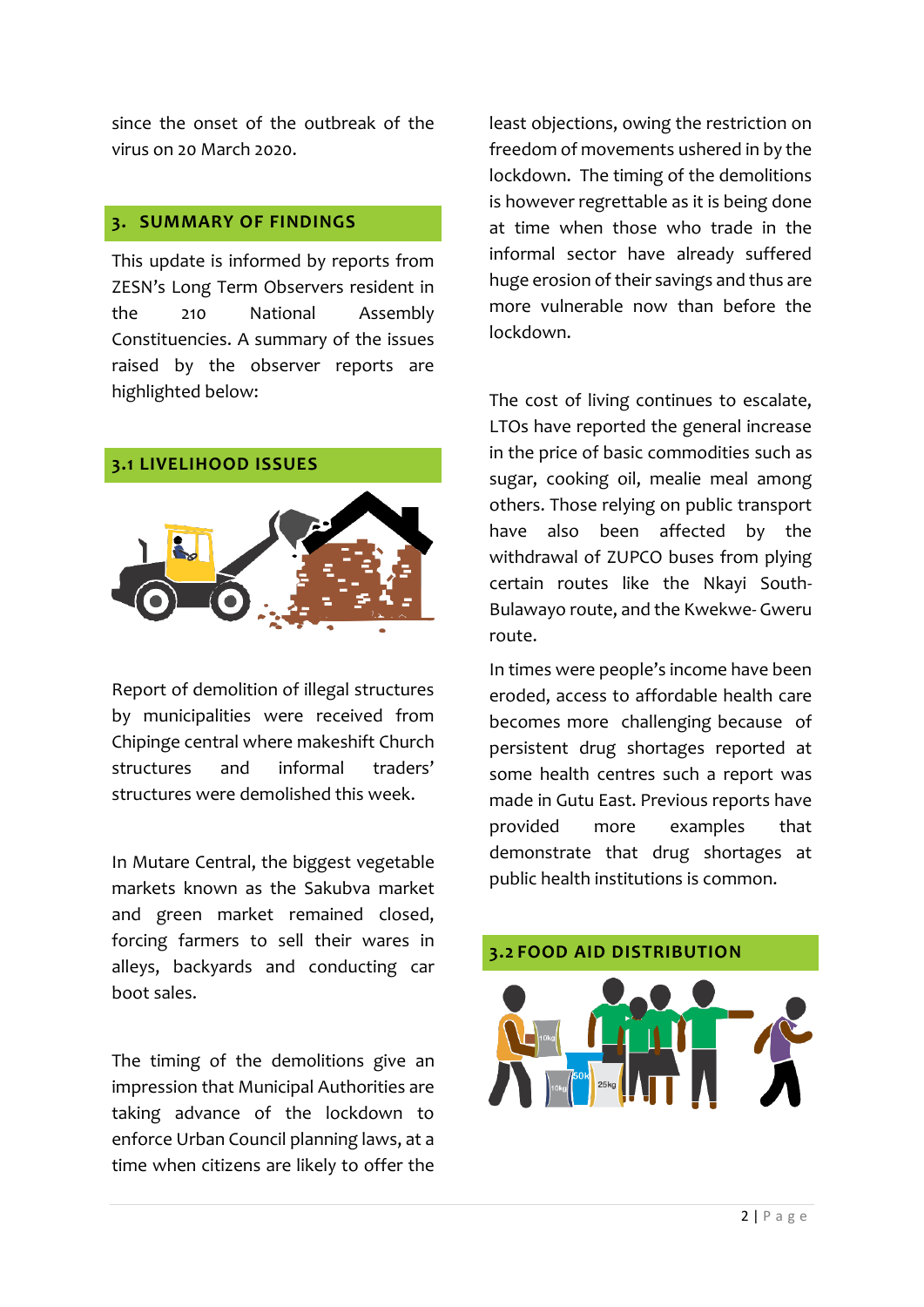In response to the dire need for food aid by a significant number of both rural and urban citizens, government, through the department of Social Welfare is distributing food to those in need. In addition Non-Governmental Organisations and Philanthropists were reported to be distributing food hampers to the most vulnerable citizens in the country, especially the elderly and persons living with disabilities.

The department of social welfare was reported to have distributed food to elderly and other vulnerable groups in Mutoko North and Bulilima East this week. Celebration and Lutheran Churches distributed food hampers in Masvingo Urban.

LTOs also reported on some Councillors who were involved in giving food handouts to vulnerable citizens residing in ward 2 and 6 of Bulilima East, where were given 2kg rice per household. The Councillor for ward 11 of Chiwundura Constituency mobilised food humpers for a COVID-19 patient who was in self isolation. LTOs also expressed that food distributions were done in a non-partisan manner.

# **3.3 SECURITY OF QUARANTINE CENTRES**

The Government needs to urgently address the security lapses at various quarantine centres as well as the conditions of living at the centres.

Some of the buildings at Bindura University were requisitioned as a quarantine facilities. These facilities are still operation at a time when students have begun to return to the university.

Some of the students expressed fear of being exposed to COVID-19 by inmates at the quarantine facility.

The Mutare Central LTO heard that some of the people at Mutare Polytechnic College, quarantine facility have gone on hunger strike objecting detention that exceeds the statutory 21 days. Some indicated they were not on their  $24<sup>th</sup>$  day at the centre.

Honourable Cuthbert Mpame, Member of Parliament for Zvishavane-Runde, was reported to have distributed 300 face masks this week. The Masks were distributed to residents who gathered Mabasa Growth Point.



Reports of violation of this health guidelines continue to be received from LTOs resident in the country's 10 provinces especially in instances where people are gathered at funeral wakes, queues at retail outlets selling basic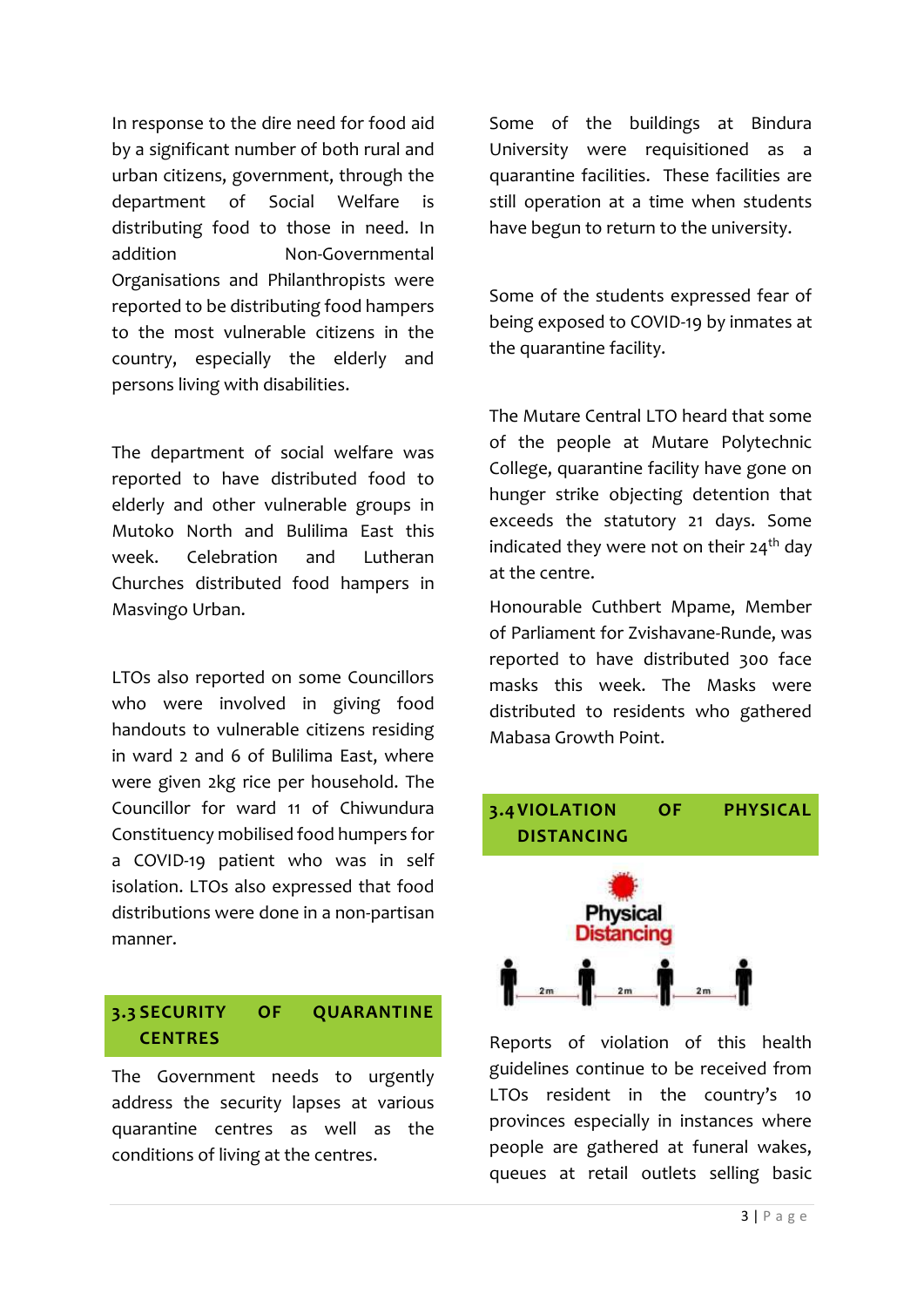commodities that may be scarce, and boreholes in places where portable water is not readily available.

In Makokoba, there were reports of large numbers of residents congregating around municipal water bowsers, with no masks and not observing social distancing.



In Chipinge central large crowds were observed at retail outlets that were selling sugar and reports on the illicit sale of alcoholic beverages were increasing, drawing large number of people to confined spaces such backyards.

**3.5 CIVIC AWARENESS OF COVID-19**

Concerted efforts continue to be made by both state and non-state actors to raise awareness of the pandemic. This week the ZESN LTOs in Mbire reported that SAVE the Children Fund conducted civic education on the pandemic while another LTO in Matobo South witnessed civic education activities by Habakkuk Trust.

# **4. ELECTIONS IN THE AGE OF COVID-19**

Parliament, this week, released the schedule for the Constitutional Amendment Bill Public Hearings. In response, ZESN will embark on various activities that will help raise the public's awareness of the contents of the proposed Constitutional amendments. ZESN will also encourage those with concerns to express them at the hearings. In addition ZESN will make both oral and written submissions for consideration by Parliament.

In light of the restrictions to the enjoyment of the freedom of movement, ZESN is concerned that the success of the public hearings may be affected by the challenges that ordinary citizens may face as they travel from their homes to the venues for the public hearings.

ZESN also notes the announcement by the Zimbabwe Electoral Commission of the indefinite suspension of electoral